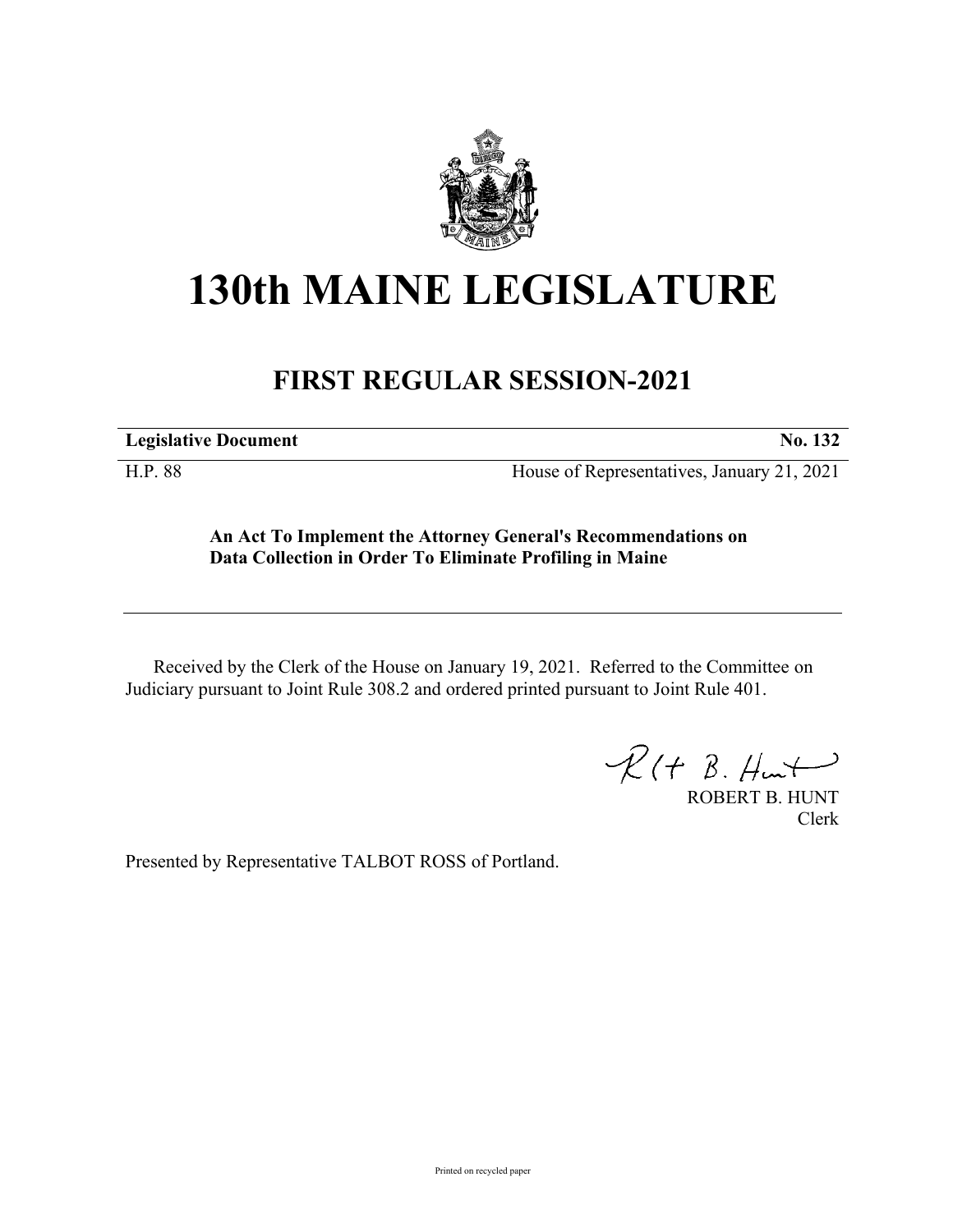| $\mathbf{1}$   | Be it enacted by the People of the State of Maine as follows:                              |
|----------------|--------------------------------------------------------------------------------------------|
| $\overline{2}$ | Sec. 1. 5 MRSA c. 337-D is enacted to read:                                                |
| 3              | <b>CHAPTER 337-D</b>                                                                       |
| 4              | PROFILING DATA COLLECTION                                                                  |
| 5              | §4751. Definitions                                                                         |
| 6              | As used in this chapter, unless the context otherwise indicates, the following terms       |
| 7              | have the following meanings.                                                               |
| 8              | 1. Law enforcement agency. "Law enforcement agency" means an agency in the                 |
| 9              | State charged with enforcement of state, county, municipal or federal laws or laws of a    |
| 10             | federally recognized Indian tribe, with the prevention, detection or investigation of      |
| 11             | criminal, immigration or customs laws or with managing custody of detained persons in      |
| 12             | the State and includes, but is not limited to, a municipal police department, a sheriff's  |
| 13             | department, the State Police, a university or college police department and the Department |
| 14             | of Public Safety.                                                                          |
| 15             | 2. Law enforcement officer. "Law enforcement officer" means a state, county or             |
| 16             | municipal official or an official of a federally recognized Indian tribe responsible for   |
| 17             | enforcing criminal, immigration or customs laws, including, but not limited to, a law      |
| 18             | enforcement officer who possesses a current and valid certificate issued by the Board of   |
| 19             | Trustees of the Maine Criminal Justice Academy pursuant to Title 25, section 2803-A.       |
| 20             | §4752. Collection of information; reporting of information                                 |
| 21             | <b>1. Information collected.</b> Beginning July 1, 2023, a law enforcement agency shall    |
| 22             | record and retain the following information regarding traffic violations occurring in this |
| 23             | State:                                                                                     |
| 24             | A. The number of persons stopped for traffic violations;                                   |
| 25             | B. Characteristics of race, color, ethnicity, gender and age of each person described in   |
| 26             | paragraph A. The identification of such characteristics must be based on the               |
| 27             | observation and perception of the law enforcement officer responsible for reporting the    |
| 28             | stop. The person stopped may not be required to provide the information;                   |
| 29             | C. The nature of each alleged traffic violation that resulted in a stop;                   |
| 30             | D. Whether a warning or citation was issued, an arrest was made or a search was            |
| 31             | conducted as a result of each stop for a traffic violation; and                            |
| 32             | E. Any additional information the law enforcement agency determines appropriate.           |
| 33             | The additional information may not include any other personally identifiable               |
| 34             | information about a person stopped for a traffic violation such as the person's driver's   |
| 35             | license number, name or address.                                                           |
| 36             | <b>2. Report to Attorney General.</b> A law enforcement agency shall report the            |
| 37             | information required to be recorded and retained under subsection 1 to the Attorney        |
| 38             | General pursuant to rules adopted pursuant to section 4753.                                |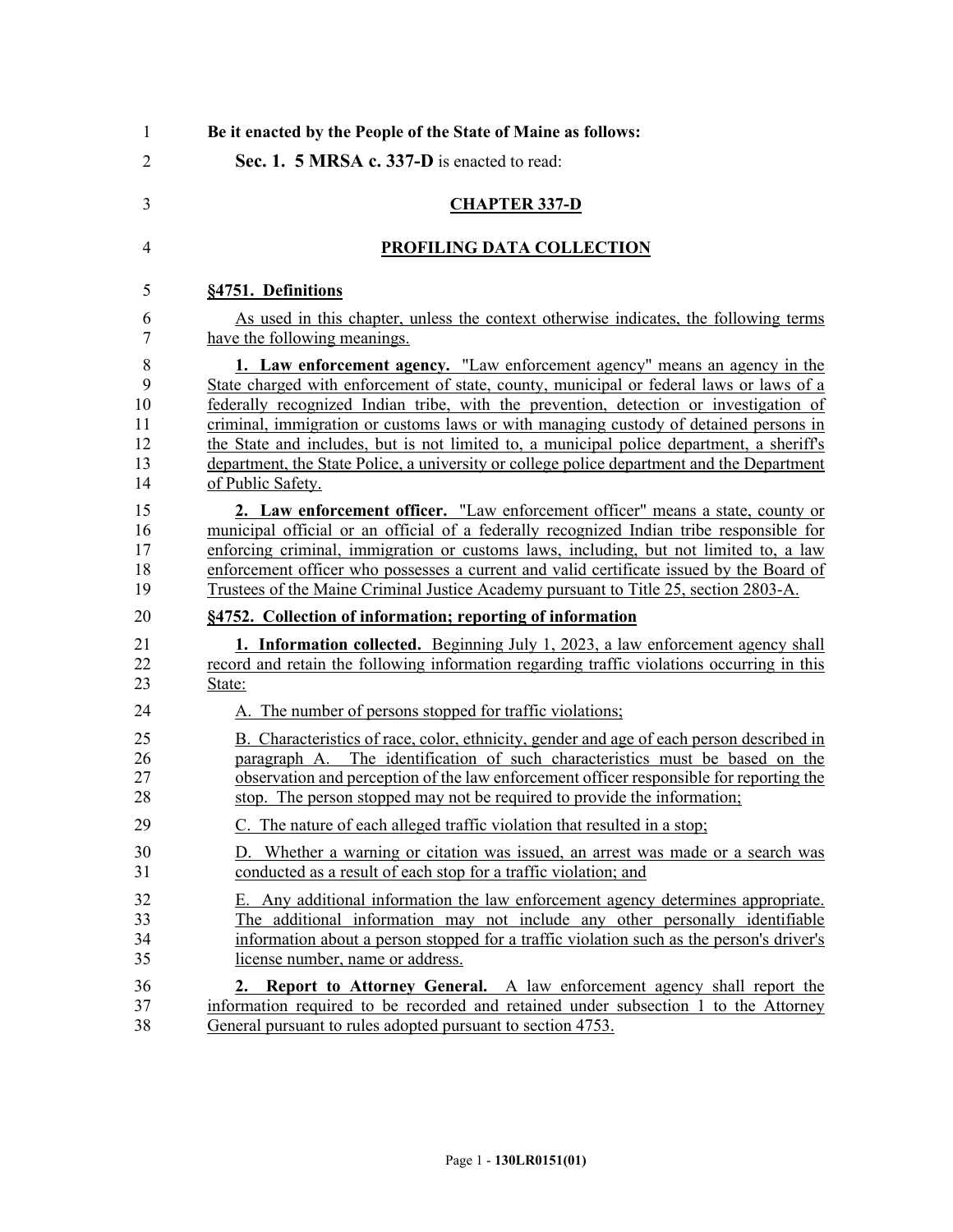#### 1 **§4753. Rules; consultation**

2 **1. Adoption of rules.** By January 1, 2023, the Attorney General shall adopt rules for 3 the recording, retention and reporting of information pursuant to section 4752 pertaining to 4 persons stopped for traffic violations. The information must include the characteristics of 5 race, color, ethnicity, gender and age of the persons stopped, based on the observation and 6 perception of the law enforcement officer making the stop. Rules adopted pursuant to this 7 subsection are routine technical rules as defined in chapter 375, subchapter 2-A.

8 **2. Consultation.** In adopting rules pursuant to subsection 1, the Attorney General 9 shall consult with the Commissioner of Public Safety and interested parties, including law 10 enforcement agencies and community, professional, research, civil liberties and civil rights 11 organizations and persons with lived experience of being profiled. The Attorney General 12 shall ensure that the parties consulted represent the racial and ethnic diversity of the State.

#### 13 **§4754. Report; publication of data**

14 **1. Report.** Beginning January 15, 2024 and annually thereafter, the Attorney General 15 shall provide to the joint standing committees of the Legislature having jurisdiction over 16 judiciary matters and criminal justice and public safety matters and make available to the 17 public a report of the information collected pursuant to this chapter. The report must 18 include an analysis of the information and may include recommendations for changes in 19 laws, rules and practices. Information reported may not include personally identifiable 20 information.

21 **2. Name, personally identifiable information confidential.** The name and 22 personally identifiable information of a law enforcement officer or any other person 23 involved in any activity for which information is collected and compiled under this chapter 24 are confidential and may not be released to the public or disclosed to any person except as 25 necessary to comply with this chapter or the policies prohibiting profiling adopted as 26 provided in Title 25, section 2803-B, subsection 1, paragraph E or, if it is information 27 regarding a particular person, to that person.

### 28 **SUMMARY**

29 This bill requires all law enforcement agencies, beginning July 1, 2023, to collect 30 information about each person stopped for a traffic violation. The information must include 31 the characteristics of race, color, ethnicity, gender and age of those persons. The 32 identification of such characteristics must be based on the observation and perception of 33 the law enforcement officer responsible for reporting the stop. The person stopped may 34 not be required to provide the information. The information must also include whether a 35 warning or citation was issued, an arrest was made or a search was conducted as a result of 36 the stop. Each law enforcement agency must report the information to the Attorney 37 General, who is required to report the information, along with analysis and any 38 recommendations, to the joint standing committees of the Legislature having jurisdiction 39 over judiciary matters and criminal justice and public safety matters beginning January 15, 40 2024 and annually thereafter. The report must be made available to the public.

41 The Attorney General is directed to adopt rules governing the recording, retention and 42 reporting of the information. In adopting the rules, the Attorney General must consult with 43 the Commissioner of Public Safety and other interested parties, including law enforcement 44 agencies and community, professional, research, civil liberties and civil rights